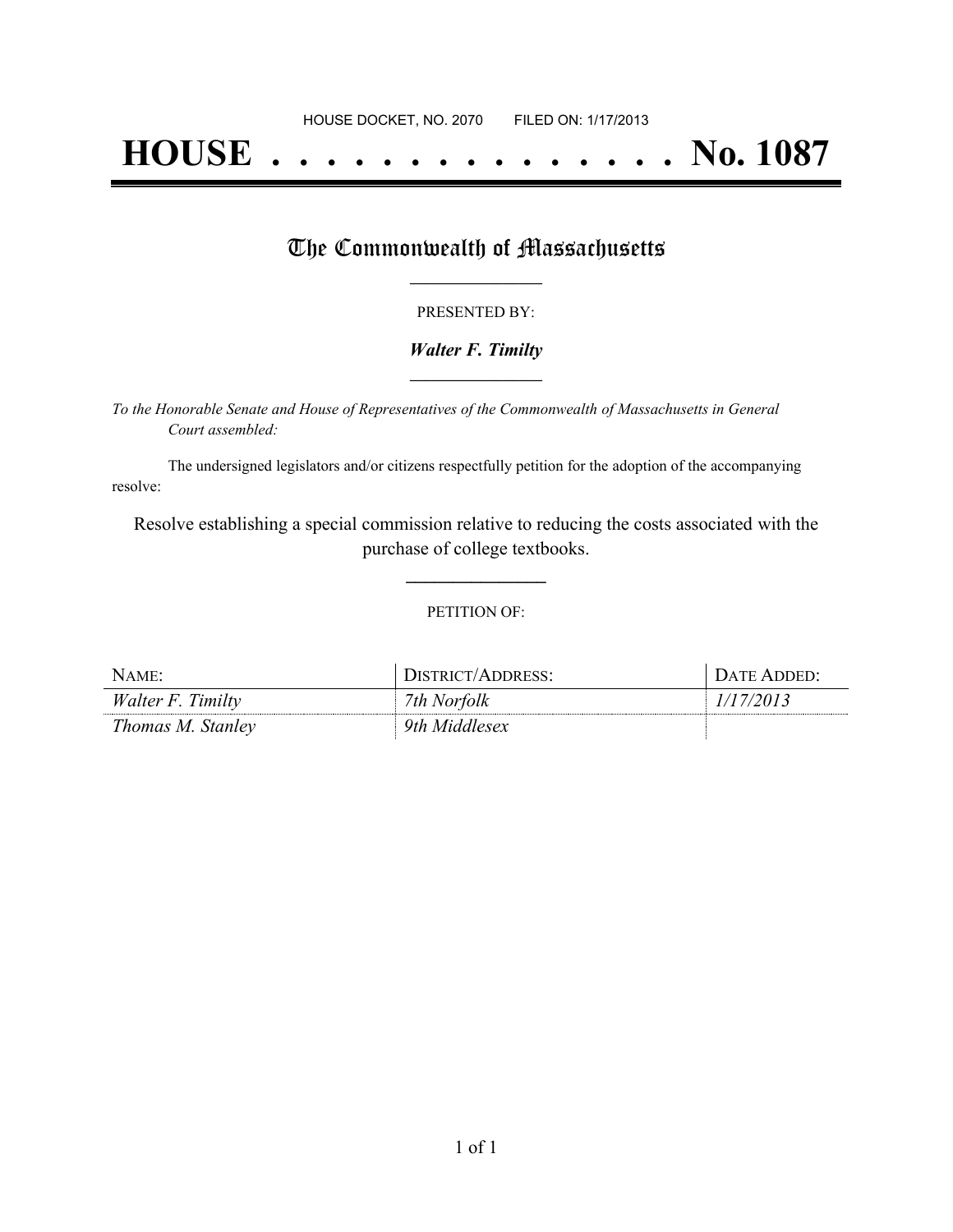## **HOUSE . . . . . . . . . . . . . . . No. 1087**

By Mr. Timilty of Milton, a petition (accompanied by resolve, House, No. 1087) of Walter F. Timilty and Thomas M. Stanley for an investigation by a special commission (including members of the General Court) relative to the high cost of college. Higher Education.

### [SIMILAR MATTER FILED IN PREVIOUS SESSION SEE HOUSE, NO. *1245* OF 2011-2012.]

## The Commonwealth of Massachusetts

**\_\_\_\_\_\_\_\_\_\_\_\_\_\_\_ In the Year Two Thousand Thirteen \_\_\_\_\_\_\_\_\_\_\_\_\_\_\_**

Resolve establishing a special commission relative to reducing the costs associated with the purchase of college textbooks.

 Resolved, SECTION 1. A special commission is hereby established to investigate and study the college textbook industry. The investigation and study shall include, but not be limited to, examining the costs of purchasing textbooks and study materials, reviewing information concerning offering a choice of lower cost texts, such as soft cover, one color and digital texts, exploring the effective use of E-textbooks, reviewing changes in editions and the cost savings related to maintaining a current edition over purchasing the most recent edition, encouraging colleges to implement comprehensive and controlled buy-back and book swap programs to reduce costs for students, providing incentives to those schools that offer such programs and expanding the information available to purchasers of textbooks so that faculty and students alike are provided with a complete view of all available textbooks for comparison purposes. The commission shall be appointed by the governor and shall consist of 15 members as follows: the house and senate chairmen of the joint committee on higher education, 1 member of the house of representatives, 1 member of the senate, 1 member of the University of Massachusetts administration or a designee, 1 member of the State College Council of Presidents or a designee, 1 member of the Community College Council of Presidents or a designee, 1 member of A.C.U.M. or a designee, 2 representatives of the college textbook publishing industry with offices in the commonwealth, 1 faculty member of a public college of the commonwealth, 1 college librarian and 1 student trustee of a public college or the University of Massachusetts. The commission shall report to the general court the results of its study, together with drafts of